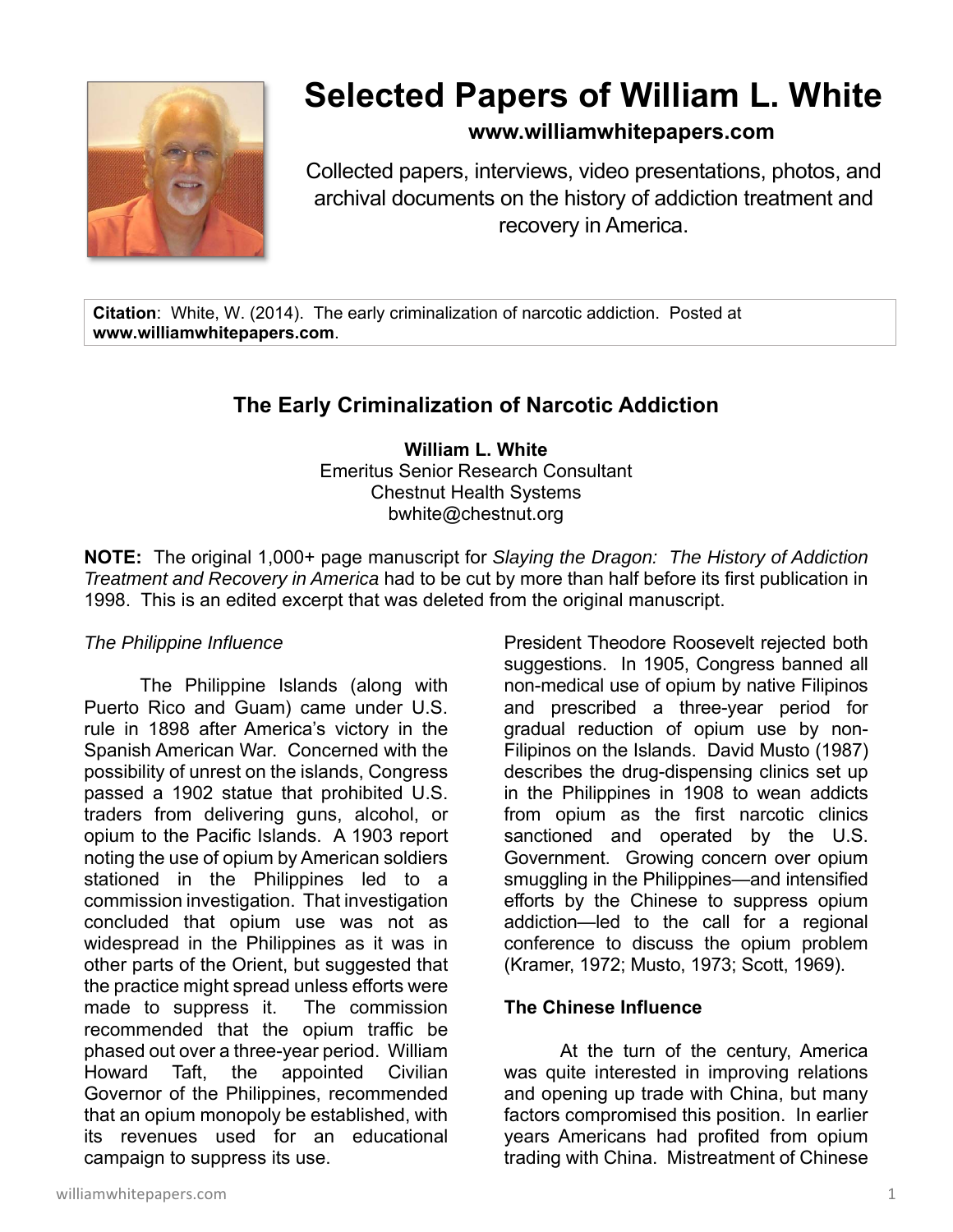in the Western States was also well known in China. And the most common result of the U.S.-initiated prohibition of opium in the Philippines was the arrest of Chinese opium users who lived on the Islands.

At the time of the Shanghai Opium Convention (1909), China was attempting to eliminate the opium problem that had been imposed on her by military force in two opium wars. As America representatives set out for the Convention, they did so with a desire to improve American relations with China by demonstrating U.S. willingness to play a responsible role in international narcotics control. The fact that the U.S. had no national anti-narcotics legislation made it harder to project a strong anti-narcotics image. U.S. involvement in the Philippines, and our goal of building a relationship with China, led to political pressure for federal anti-drug legislation (Platt, 1986).

#### **The Shanghai Opium Convention and the Hague Conferences of 1912-1913**

 The Right Reverend Charles H. Brent, Protestant Episcopal Bishop of the Philippines and a member of the investigating commission that studied opium use in the Philippines, led the call for an international conference—the International Opium Commission—held in Shanghai in 1909. The American delegates, led by Brent and the State Department's opium commissioner, Dr. Hamilton Wright, spearheaded a resolution proposing the international prohibition of opium. While the Convention was in session, Congress—to show America's good faith to the Chinese passed an act that banned the importation of opium and opium products into the United States for any purposes other than medical use. Though a formal treaty was not agreed upon in Shanghai, the American leaders returned determined to continue their push for additional federal anti-drug legislation (Payne, 1931).

In 1912, a follow-up meeting to the Shanghai Convention was held in The Hague, Netherlands. A multi-lateral treaty was negotiated at this meeting, calling for the international suppression of opium. The

United States delegation played an aggressive role in pushing for the most extreme limits on opium production and distribution. An observer of the meeting, J.M. Scott, described the American delegation as "direct, idealistic, uncompromising, and unpopular." Participating countries agreed to grow and trade only enough opium for legitimate medical use. On his return, Wright worked tirelessly to draft federal anti-narcotics legislation and see it through Congress.

Reviewing this period, John Kramer suggests that The Hague Convention was organized "so that the Harrison Act could be passed" (Kramer, 1972). David Musto, who has written the definitive history of this era of narcotics control, suggests that figures like Brent and Hamilton Wright created an international framework that would require us to develop domestic policies in order to avoid international embarrassment (Musto, 1973).

In order to throw the federal government into the middle of the stigmatized subject of drug addiction, they had to convince the public and members of Congress that this problem was widespread enough to deserve serious attention. This effort required that they estimate the number of addicts in the United States.

# **How Many Addicts? The Manipulation of Numbers**

Estimating the number of addicts has always been the privilege of the addiction expert and the politician. As early as 1868, Horace Day, in his treatise The Opium Habit, tried to raise public alarm with his estimate that there were between 80,000 and 1,000,000 American drug addicts.

 It is clear that the policy shift toward criminalizing addiction was based on public perception of the problem rather than on precise, factual documentation of changes in drug use or the social costs associated with such use. This public perception was shaped by estimates of the extent of drug addiction, estimates that ranged from 100,000 to 1,000,000. Many factors led to wildly differing views of the nature and extent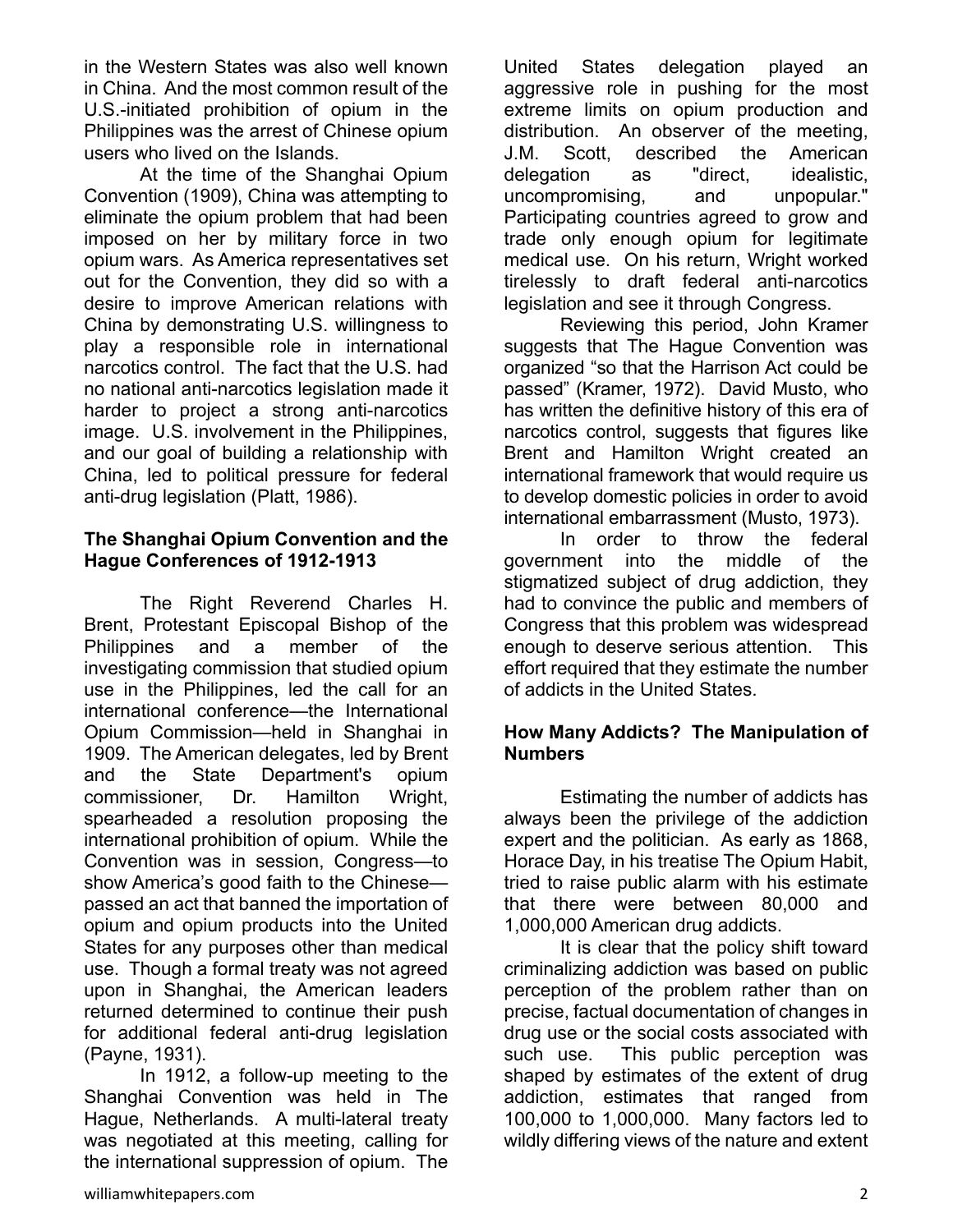of drug use, and most of those factors served to exaggerate the numbers of users. In their call for legislative action, the moral reformers painted the picture of a raging drug epidemic, giving the public and political leaders ridiculous estimates of the scope of the problem. Many estimates were based on the numbers of people reported to have been treated at various inebriate asylums throughout the country—reports often inflated for marketing purposes. Advertisements for the asylums often claimed to have treated anywhere from 30,000 to 100,000 addicts. (Dr. Leslie Keeley boasted that the Keeley Institutes had treated more than 500,000 alcohol and narcotic inebriates.)

Autobiographical accounts of addiction also tended to give the impression that nearly everyone was experimenting with these drugs—a contention clearly meant to justify the fact that the authors had ended up in such a condition. Newspaper accounts of an addiction epidemic—the more sensational the better—were simply good business.

Courtwright reviewed the official estimates of addiction in the U.S. made by law enforcement authorities during this period. He noted that these figures were shaded upward in order to justify stricter laws or to gain wider bureaucratic influence. Courtwright also noted that some figures were later shaded downward to demonstrate the effectiveness of the laws and enforcement efforts (Courtwright, 1982). Politicians and freelance reformers used claims of a drug epidemic to enhance their own careers. Except for the interests of general practice physicians and pharmacists—who risked both blame for contributing to the addiction problem and loss of income if their services to addicts were limited—it seems that everyone's interests were served by exaggerating the extent of drug use.

What is most surprising is that legislative activity in the early 20th century and in the years that would follow—would be based on "educated guesses" made by people whose personal and institutional selfinterests were directly affected by the

public's beliefs about the extent of drug use. The conclusion David Courtwright came to in his study of early American narcotic control policies is that American narcotic laws were "...passed, interpreted, and defended on the basis of misleading, even fraudulent information" (Courtwright, 1982).

There is no question that opiate use was on the increase in the 19th century. After reviewing all available 19th-century surveys of addiction, Bonnie and Whitebread (1970) concluded that, by the turn of the century, between one-quarter and one-half million Americans—approximately one percent of the population— were addicted to narcotics.

What is not clear is how far future narcotic use would have evolved if the federal anti-drug laws had not been passed. Investigators such as Musto, Courtwright, and Morgan independently concluded that opium imports peaked and fell after 1896, and that in the early years of the 20th century—even before the federal anti-drug legislation was passed—opiate addiction was on the decline (Musto, 1973; Courtwright, 1982; Morgan, 1974).

Joseph Spillane's study of early American cocaine use suggests that the use of that drug had also begun to decline in the years before the Harrison Act. He attributes this reduction to the introduction of alternatives to cocaine in American medicine and to the medical community's growing awareness of the potential of cocaine misuse (Spillane, 1994).

These reinterpretations of the extent of early 20th-century drug abuse raise an interesting possibility. The United States may have stepped in to criminalize addiction just when addiction was already declining in response to other measures. Addicted Civil War veterans—and others addicted in the heyday of the morphine-filled syringe—were dying of old age as the new century unfolded. New cases of physician-caused addiction were declining. This was the result of medical education, and of medical breakthroughs that prevented disorders that, like typhoid fever, had traditionally been treated with narcotics. Aspirin and other new non-addicting pain killers also came into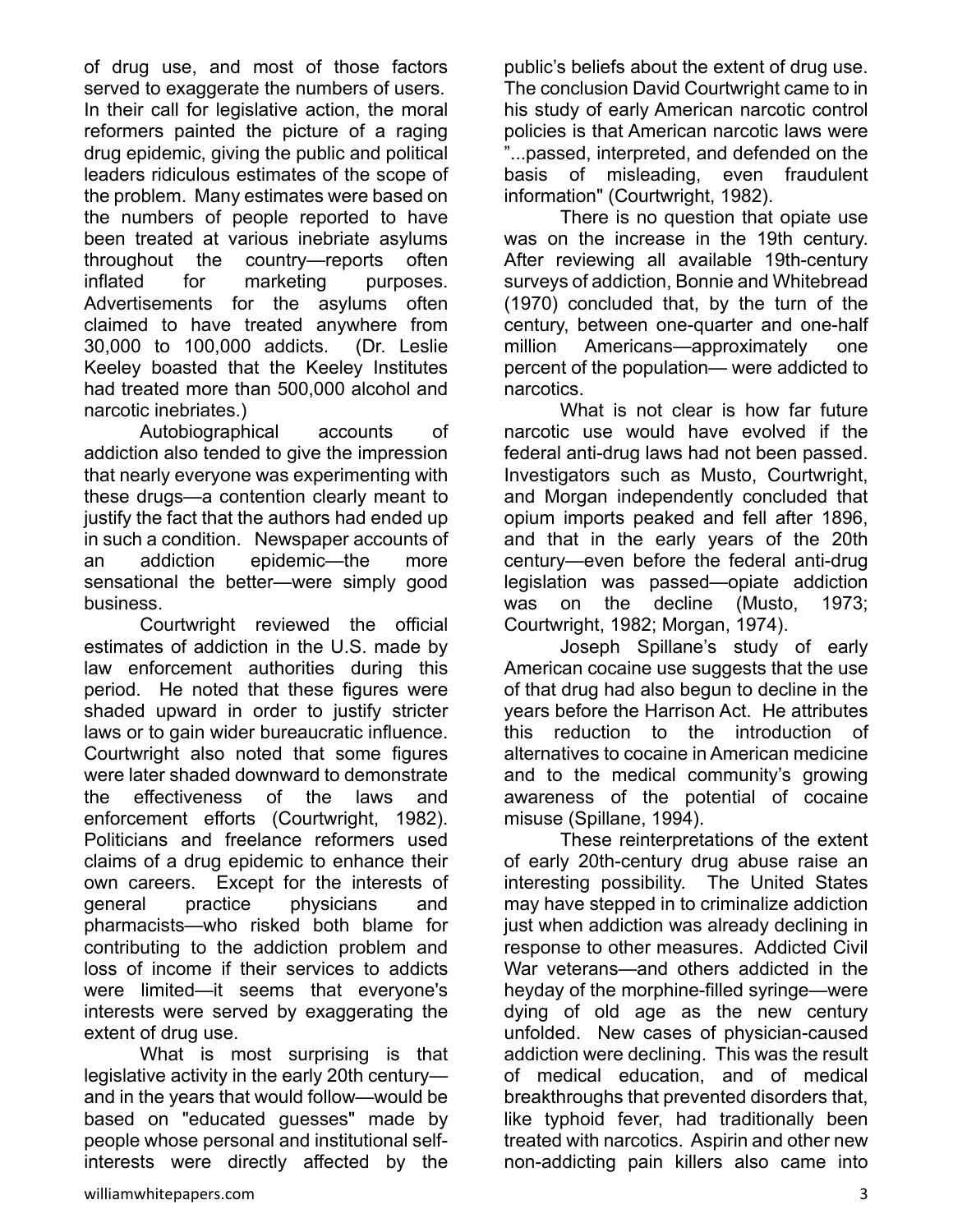widespread use as a replacement for narcotics. Truth-in-labeling laws, prescription laws, and public education were also working together to limit opiate use.

If the use of these drugs was already on the decline, did criminalization lower their levels of use even further? Or is it possible that the criminalization of addiction in America actually led to an increase in addiction? Although there is some evidence that America's drug problem was already diminishing, the federal narcotic laws of the early 20th Century—like those of the late 20th Century—were shaped not by numbers, but by dramatic stories and the powerful emotions they raised in the American public.

### **Municipal and State Anti-Drug Legislation**

At the end of the 19th century, municipal and state policy makers became more and more aware of two patterns of drug use. First there was the growing recognition that vulnerable people—people in physical or psychological pain—were becoming addicted to narcotics because of incompetent medical treatment and an unscrupulous patent medicine industry. Second was the realization that the use of drugs purely for pleasure was increasing. This perception of narcotics both as harmful medicines and as a new form of vice led to calls for state anti-drug laws. It also led to patterns of indirect law enforcement—in which known drug users were harassed through targeted enforcement of building codes and vagrancy laws—long before specific statues were passed controlling the possession and sale of intoxicating drugs (Baumohl, 1992).

At the state and municipal levels, control of narcotics and dangerous drugs was inconsistent. A few states passed early narcotics control statutes. Illinois, for example, passed an 1853 law requiring that the ingredients be printed on the packages of all drugs sold at the retail level. California passed an 1862 statute criminalizing "the administration of drugs with intent to facilitate commission of a felony" (Wilner and Kassebaum, 1965, p. 21). This was followed by a brief flurry of activity in Nevada (1877) and Oregon (1877) that was part of the mid- '70s anti-opium campaign on the West Coast. Illinois passed an 1881 Pharmacy Act that controlled by whom, to whom, and under what conditions narcotics, chloral hydrate, and cocaine could be distributed. That law prohibited druggists from selling opium, morphine, and cocaine to those less than 15 years of age or to others who wanted the drugs for anything other than "legitimate" purposes. The penalty for physicians and druggists who broke the law was a fine of \$5, along with the possibility that their licenses to practice might be revoked (Leighton & Bargiel, 1975; Kolb, 1962; Griffin, 1977).

The most significant movement in the creation of state anti-drug laws took place the years 1897 to 1912—a span of 15 years in which all but one state passed anti-drug legislation. Many state laws were modeled on the early 20th-century prescription laws passed by Oregon, Kentucky, Tennessee, and the District of Columbia. Most early state laws to address drug misuse allowed small amounts of narcotics and other drugs in patent medicines, prohibited higher dosages except through physician prescription and pharmacist distribution, required a license to distribute narcotics or dangerous drugs, prohibited the refilling of narcotic prescriptions, and required that physicians and pharmacists document their prescription and dispensing of narcotics and other dangerous drugs (Platt, 1986).

Some states sought to control the addicts as well as the drugs. A 1913 Tennessee law required that addicts who wanted to refill narcotics prescriptions had to be registered as addicts with the state. This act stopped short of full prohibition, instead providing a way for confirmed addicts to be medically maintained on narcotics. In 1914, Tennessee had 2,370 registered addicts— 90% white and two thirds women. A New York statute sought to encourage addicts to enter sanitaria by setting a three-week limit on the length of time physicians could prescribe narcotics (Brown, 1915; Platt, 1986).

 As America was about to pass its landmark federal drug control legislation,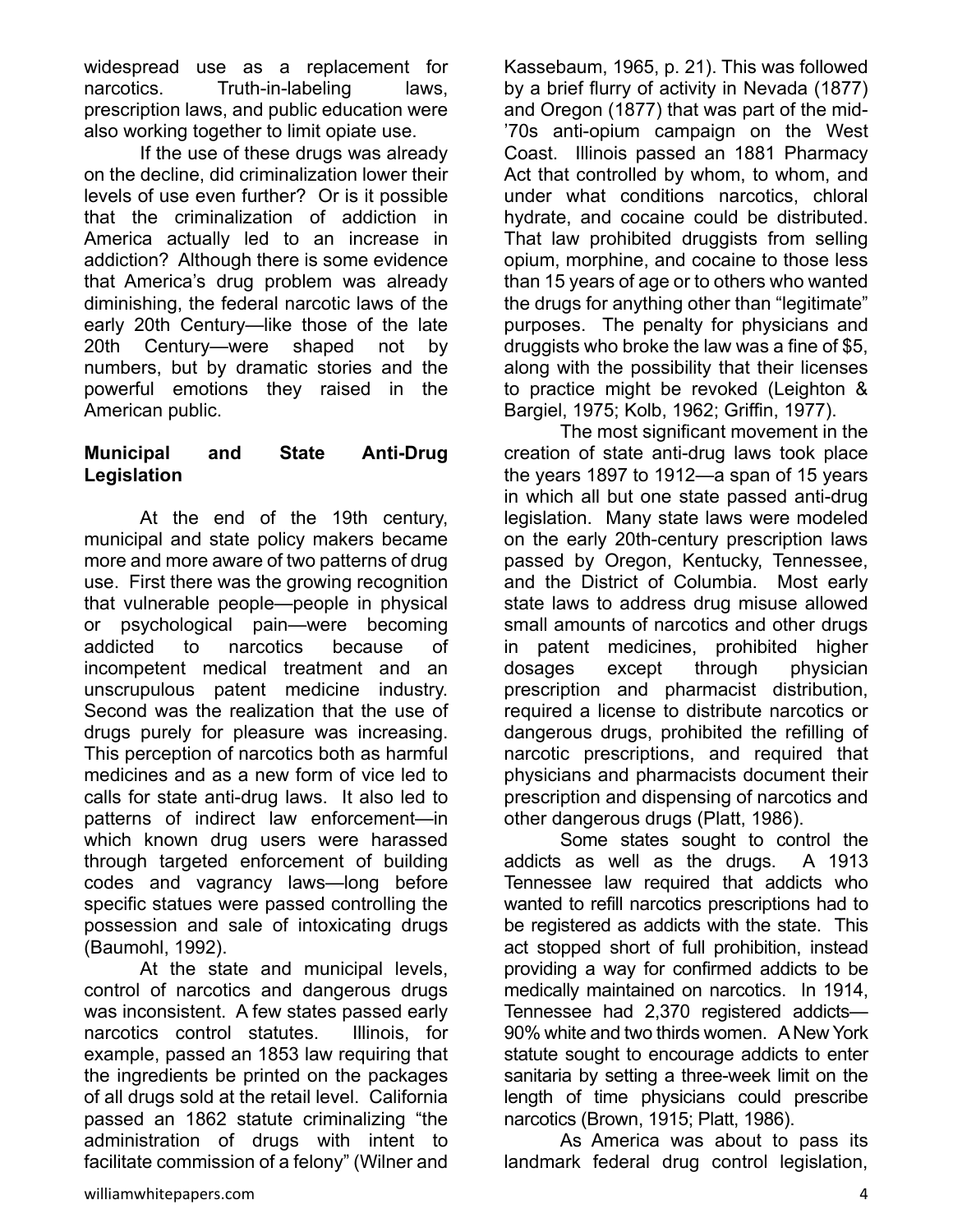many states had already passed laws restricting the use of narcotics and cocaine. This is an important point often missed in the modern retelling of America's drug-control history. Many texts read as if the federal legislation passed in 1914 was the first of its kind, taking by surprise a country that had little understanding of its actual intent. But the great number of municipal and state drug-control activities we have just reviewed suggests that the Harrison Act was the culmination of this local and state activity, rather than the beginning of American drugenforcement activity.

There were many reasons for this federal action: Not all states had drugcontrol laws, the quality of the existing state laws varied considerably, and state enforcement of these laws was at best inconsistent. The Harrison Act is also often portrayed as a piece of reactionary legislation—a step backwards for the nation. But the Harrison Tax Act was in the mainstream of a broad, progressive reform movement. Until the passage of the Harrison Act in 1914, local and state laws provided the support and the model for federal drug control. After 1914, the federal government itself began to emerge as the dominant influence on state and local drug control efforts. While the Harrison Act was in many ways a culmination of state and local drug control campaigns, the administrative and legal interpretations of this act would bring consequences that went far beyond what any local or state measures had achieved.

#### **The Lobbying of Physicians and Pharmacists**

 Out of concern for the public welfare and in the interest of self-protection, physicians and pharmacists actively participated in shaping turn-of-the-century state and federal drug-control laws. In 1903 the American Pharmaceutical Association's Committee on the Acquirement of the Drug Habit issued a report that called for both national and state control (but not prohibition) of narcotic drugs. One of the ways in which doctors and pharmacists

influenced this legislation was by developing model drug legislation. James Beal, a lawyer and pharmacist working on behalf of the American Pharmaceutical Association's Committee on Acquirement of the Drug Habit, drew up a model statue that was highly influential in helping states craft their prescription laws.

Physicians and pharmacists saw the agitation for drug-control legislation as an opportunity to strengthen their professional prestige and build a monopoly on access to psychoactive drugs. Doctors and pharmacists lobbied for their role as gatekeepers of narcotic drugs—and at the same time lobbied against what they considered excessive penalties and demands for record keeping (Platt, 1986).

#### **The Public Campaign for Drug Control**

While the portrayal of certain classes of drug users as "dope fiends" littered the early 20th-century popular press, literature, and cinema, grassroots public agitation was also needed to complete the drive for state and federal drug-control laws. Advocacy came from key civic groups and from two unlikely figures: a New York Socialite and a Spanish American War hero.

The first social group that took on the drug issue was the Anti-Narcotics Department of the Women's Christian Temperance Union (WCTU), a department founded within the WCTU in the 1890s. This department began what would be a sustained drive to heighten public awareness of drugs of abuse through a media and school campaign. This campaign picked up steam from periodic bursts of parallel activity by such groups as the Loyal Order of the Moose, the Kiwanis, the Knights of Columbus, and other national and local civic organizations. New York City's Committee of Fourteen launched highly publicized investigations into the links between cocaine use and prostitution and called for legislative control of cocaine. But perhaps the most effective community organization demanding drug control legislation was The New England Watch and Ward Society.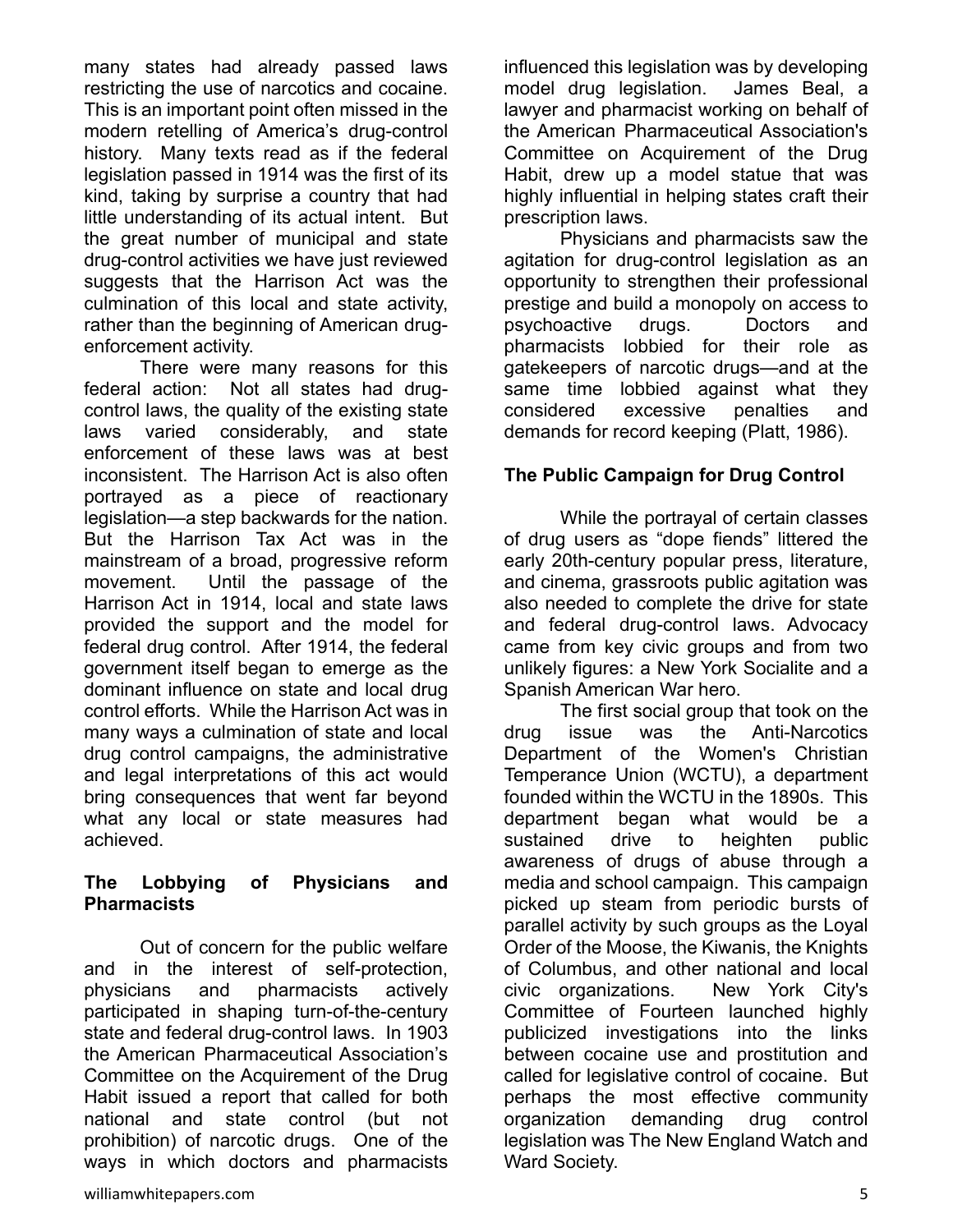The New England Watch and Ward Society ran a public education campaign that portrayed narcotic addiction as a highly infectious disease. The Society proposed the long-term institutionalization of addicts a proposal that they suggested would eliminate the contagious "carriers" of the drug habit and destroy the source of income for illicit peddlers (Jaffe, 1976, p. 100-114). Members of the New England Watch and Ward Society were so committed to drug eradication that they actually served as amateur enforcement officers and boasted of the number of drug sellers who had been sentenced to the House of Corrections as a result of their efforts. Their 1912 pamphlet "The Dope Evil" is filled with stories of young women being seduced into opium addiction due to their love of the food in Chinese restaurants, and of young men lured into cocaine use in houses of prostitution (Chase, 1912). All of these groups generated heightened press coverage of the addiction problem. Into this milieu of press coverage and public concern about addiction entered one of New York's most prominent women, Mrs. Ann Vanderbilt (Jaffe, 1976).

The upper crust of New York society competed in many areas, including their leadership of popular reform efforts. It was in this context that Ann Vanderbilt found herself in direct competition with her husband's first wife, Ann Harriman Sands, who was gaining much attention for her leadership in the suffrage movement. Seeking similar recognition, Mrs. Vanderbilt launched a crusade against drugs in New York City. With unlimited funds and time, Mrs. Vanderbilt waged a relentless campaign for anti-narcotics legislation. She launched publicity campaigns, led marches down Fifth Avenue, and made pleas to all the right politicians. She warned New York society of the danger that 1.5 million crazed drug fiends would come spilling out of Harlem and the Bronx. She warned the citizenry about enemy agents who were spreading heroin-laced candy on school grounds. All of this public speaking was only a prelude to her role in passing New York's Town-Boylan Act—the most restrictive antinarcotics law in the U.S. and a law that was

held up as a model for potential federal action.

The Town-Boylan Act required prescriptions for medicines containing more than a certain amount of narcotics, prohibited refills, required that pharmacists verify prescriptions for orders above a designated amount, required documentation of all narcotic transactions, and included provisions for the legal commitment of addicts to institutions licensed to treat addiction. Especially significant was the fact that the Act provided criminal penalties for possession of narcotics without a prescription.

While the option of mandated treatment existed under the Town-Boylan Act, that option was limited in practice by the small number of treatment facilities available. As it passed the law, the New York legislature called upon hospitals to develop programs for the addicts who, no longer able to maintain their drug supplies, would be coming forward in search of a cure (Glatt, 1986).

Ann Vanderbilt's New York campaign drew national publicity and added fuel to the drive for a policy of strict federal drug control. It also greased the path for federal legislation by creating a legal precedent for criminal penalties for all non-medical sales and possession of narcotics and cocaine. The New York media campaign relentlessly linked cocaine use with African Americans, and morphine and heroin addiction with young immigrant gangs and an immigrant criminal underworld.

Another dynamic force for strong federal action against drugs was Captain Richard Hobson, a highly decorated veteran of the Spanish American War, who served as a human bridge between the alcohol temperance and prohibition movements and the anti-narcotics movement. He is a singular figure who played a highly visible role in both the passage of the Eighteenth Amendment and the passage of the most important piece of anti-drug legislation in American history. After serving as a Congressman from Alabama between 1906 and 1915, Hobson made a career as an antialcohol and anti-drug campaigner.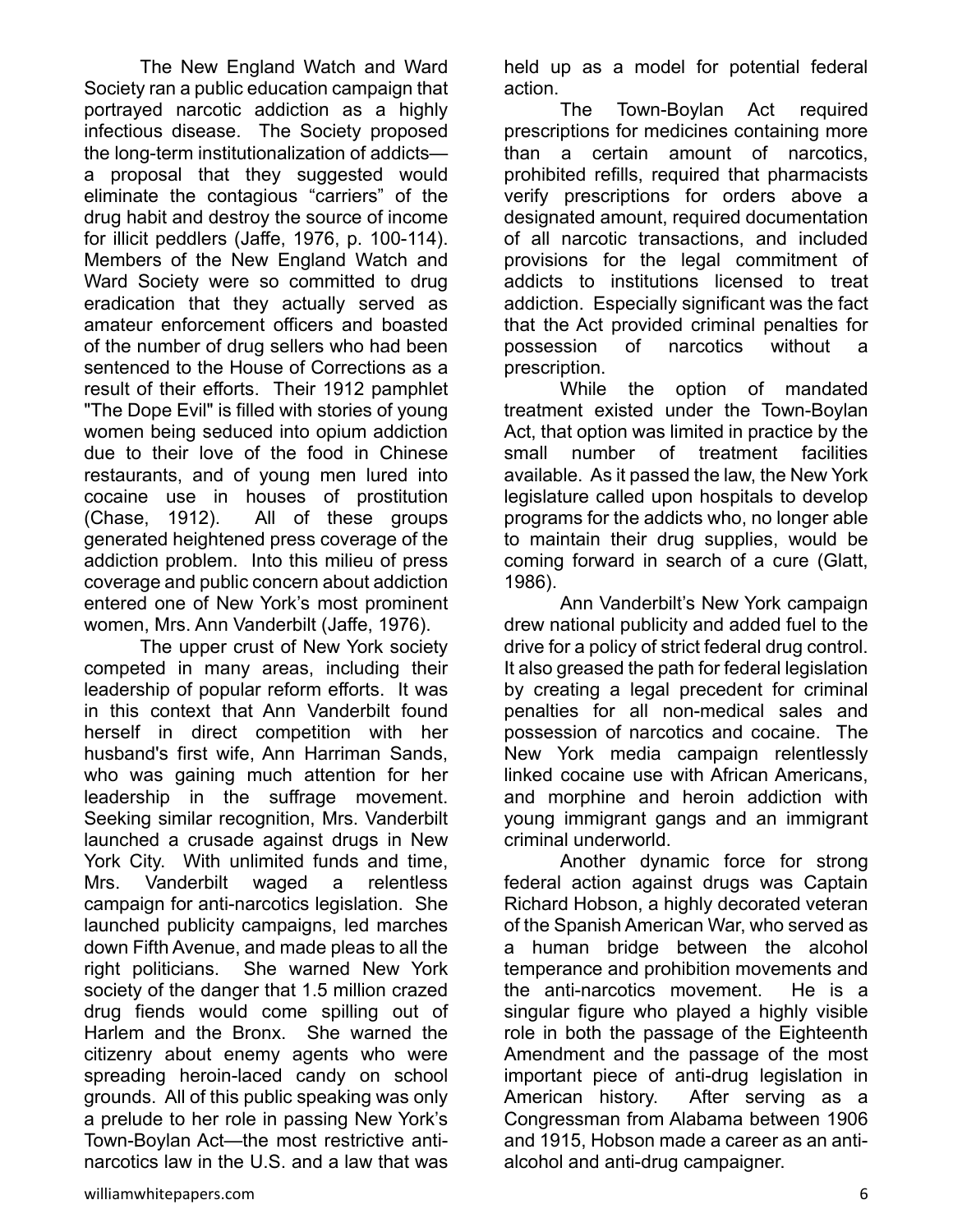Hobson first launched a crusade against alcohol that made him one of the highest-paid speakers on America's lecture circuit. He organized the American Alcohol Education Association, the International Narcotic Education Association, the World Conference on Narcotic Education, and the World Narcotic Defense Organization (also known as the World Narcotic Association and the Narcotic Defense Foundation) as platforms for his campaigns. He was a major force in establishing and honoring a national Narcotic Education Week. He claimed that more than 21,000 clubs and 400 radio stations hosted special programs observing this Week (Hobson, 1928). Hobson reached a large audience in the 1920s through radio, through the journal Narcotic Education, and through repeated presentations to such civic clubs as the Moose, Kiwanis, and Lions (Speaker, 1996). Hobson's pronouncements went beyond the normal racism of the anti-drug propagandists. He compared narcotics to "invading hoards from Asia and Africa," declared that alcohol and drug addictions were more contagious and less curable than leprosy, and suggested that the overwhelming failure to achieve a permanent cure justified calling addicts "The Living Dead" (Hobson, 1928, p.52). He even suggested that one could become addicted by touching heroin and warned women to have their face powder checked for its presence—as if it would be placed there by some predatory dope dealer (Musto, 1981b). In presenting his theory of alcohol's contribution to racial degeneracy, he reported that Blacks became cannibalistic and Indians became violent "savages" when alcohol "reached the top of the brain." He was responsible for sparking the interest of many social clubs in the drug problem and persuading the government to establish a "narcotic education week." His book *Drug Addiction—A Malignant Racial Cancer* exploits every conceivable racial stereotype in order to build the case that vulnerable White youth were in danger of being "contaminated" by the spread of addiction from the Yellow and Black races (Hobson, 1933; Epstein, 1977, p. 25).

Drug prohibition campaigns often involve a manipulation of public fear. Captain Richard Hobson, a master at such manipulation, played a contributing role in the alcohol and drug prohibition campaigns of the early 20th century. Hobson's advocacy of radical solutions to the drug abuse problem—such as the extermination of all addicts—made mere criminalization look reasonable and moderate by comparison.

At the same time, public campaigns against widespread drug use in the community were matched by a growing concern about drug use by American soldiers.

#### **Drugs in the Military**

The first reports of heroin use by American soldiers were noted during the years 1912 and 1913. Soldiers called the drug "happy dust" and inhaled it through their noses. In 1913, Captain R.M. Blanchard of the U.S. Army Medical Corps reported treating a heroin-addicted soldier. The investigation of this soldier led to his "dope book," which listed about 30 other heroin using soldiers stationed at Fort Strong outside Boston, Massachusetts. The Army's response was to discharge any known drug users and to prevent their future re-entry into the military (Blanchard, 1913). It was during this same period that lurid accounts appeared of "thousands" of New York City draftees being rejected because of heroin addiction (Musto, 1974). The drive toward federal narcotics control that led to the Harrison Act was said to be necessary to stop rising drug addiction in the American military (McWilliams, 1991).

# **A Confluence of Events and Interests**

Momentum was building for federal controls on American consumption of alcohol, narcotics, and other psychoactive drugs. No single force created this shift in federal policy. Instead, it was a combination of events and interests that all came together on the side of federal action. There were the international interests involving the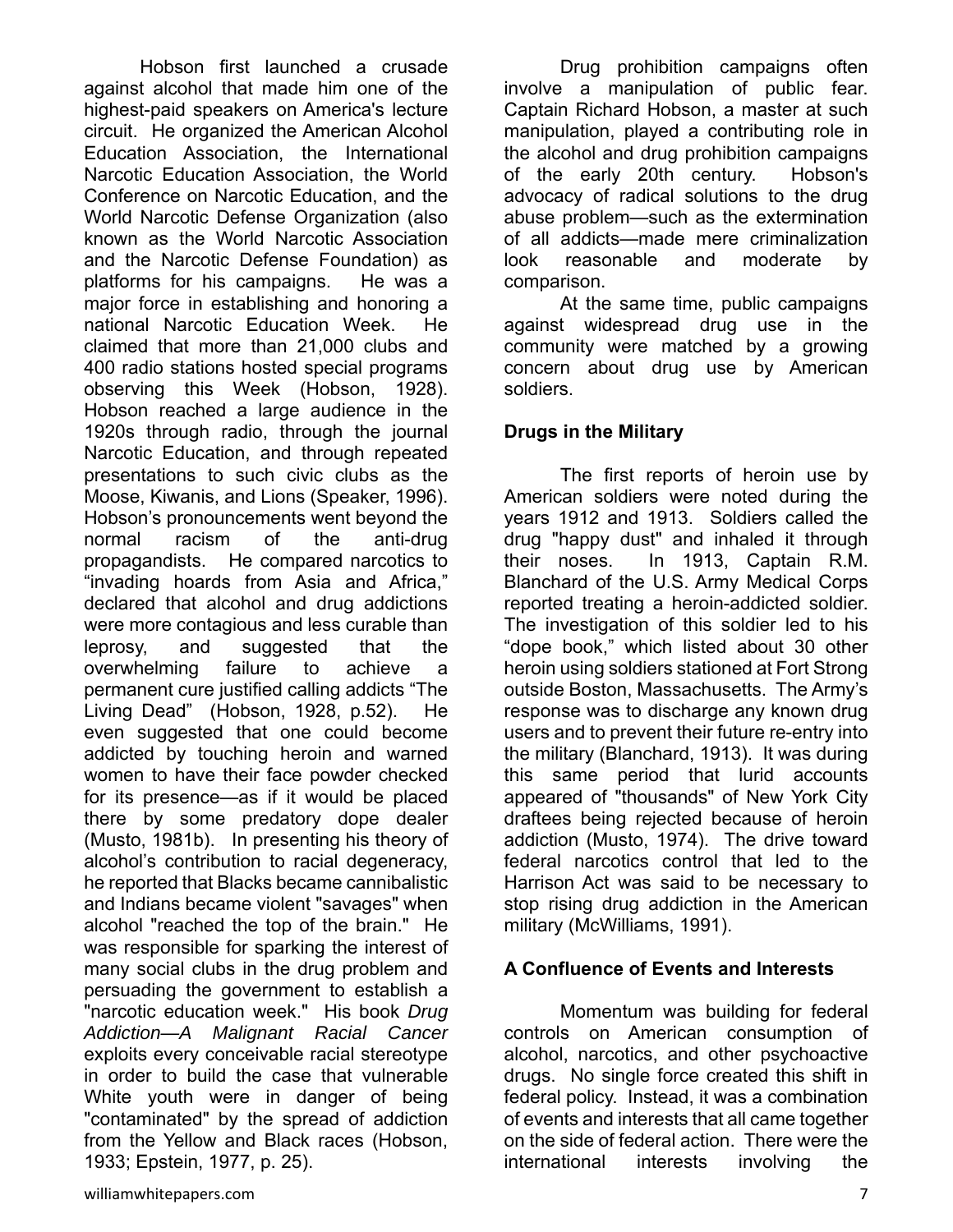Philippines and China. There were the institutional interests of physicians and pharmacists. There was the discovery by those controlling the print and visual media that sensationalist accounts of drug addiction brought in profits. There were the public campaigns of people like Vanderbilt and Hobson. There was the public perception of the threat posed by what seemed to be an imminent epidemic of drug addiction. There was the inconsistent quality and enforcement of state drug-control legislation. There were rumors of growing drug use among U.S. soldiers. No single one of these factors would have been enough to push the federal government into an entirely new area of responsibility. But these combined forces did just that. The central point in the history of America's response to drug addiction was the passage of the Harrison Tax Act of 1914 and the interpretations and enforcement of this law.

#### **The Anti-Narcotic (Harrison) Act and the Criminalization of Addiction**

 Until the early 20th century, federal involvement in the problem of drug addiction had been limited by the clear lines between federal and state authority. There were two primary ways the federal government could intervene in domestic affairs: by regulating interstate commerce and by levying taxes. The broader power to deal with social problems was left to the states. The earliest federal involvement in the narcotics issue centered on the tariff acts, which required a tax on imported opium as early as 1846. In the laws of 1857, 1861, and 1864, tariffs were increased from \$1 to \$2, then to \$2.50 per pound of imported opium. In 1870, as anti-Chinese sentiment was intensifying in the West, the general tariff on opium was reduced to \$1 per pound, while the tax on smoking opium was set at \$6 per pound. Taxes on smoking opium were later raised to \$10 (1883), then \$12 (1890), while the tax on crude opium was dropped in 1894. These early acts were not public-health initiatives; they were revenue initiatives.

Early efforts to pass national anti-drug legislation date back to unsuccessful attempts in 1880 and 1884 to pass opiumcontrol statues in Congress (Kandall, 1996). The first Federal act that specifically noted concern about the abuse of narcotics was an 1886 act that went by the lengthy title: "An Act to Provide for the Study of Alcoholic Drinks and Narcotics, and Their Effects Upon the Human System, in Public Schools of Territories and the District of Columbia, and in Military Schools and Naval Academies and Indian and Colored Schools in the Territories of the United States" (Payne, 1931, p.156). No decisive action on narcotics control came until the early 20th century.

The earlier-noted anti-opium measures governing the Philippines and the 1906 Pure Food and Drug act—as well as the 1906 District of Columbia Pharmacy Act, which regulated non-medical use of cocaine and opiates and prohibited narcotic maintenance by physicians—all served as a warm-up to the federal criminalization of addiction. In 1909 Congress passed a law prohibiting the importation of smoking opium. The impetus for this law came from momentum generated by state and local anti-opium ordinances that targeted the Chinese opium dens, and from Christian missionary societies wishing to strengthen their foreign anti-opium campaigns (aimed at protecting the "uncivilized races") by setting a moral example at home (McNamara, 1973, p.16) . Support was growing for the national control of the non-medical use of cocaine and opiates. In 1910 David Foster of Vermont introduced a bill into the House of Representatives that called for just such control, but the bill was defeated by lobbying from those who opposed the taxation, those who opposed the record-keeping provisions, and those who were worried about the loss of revenue that the act might create.

 In January, 1914, as a prelude to the more restrictive legislation that would follow, Congress effectively banned the manufacture of smoking opium. A license fee for opium manufacture was set at \$100,000, and a tax was levied on smoking opium at \$100 per pound produced (Kramer, 1971). Representative Francis Harrison of New York introduced the Anti-Narcotic Act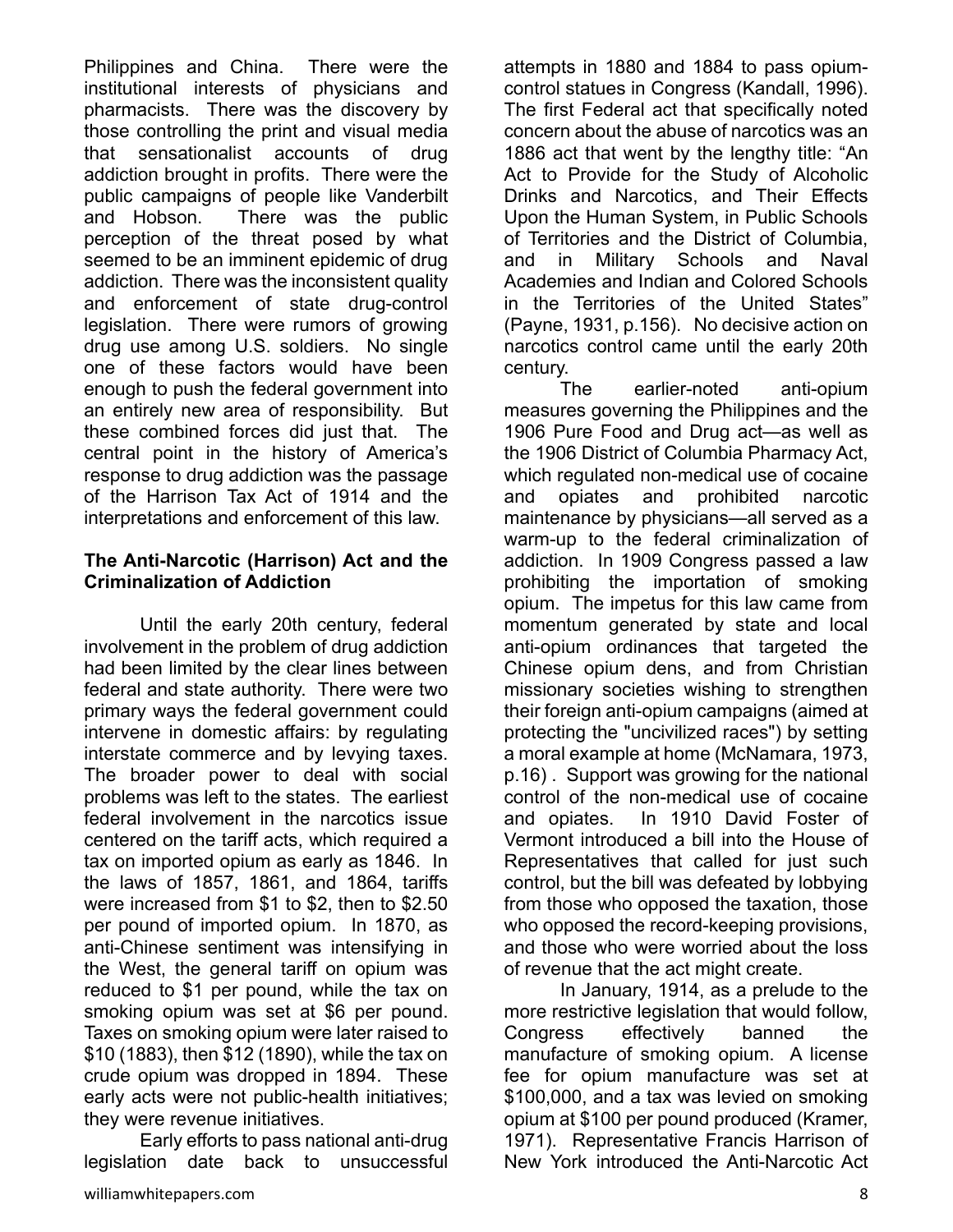into the House of Representatives on December 14, 1914. To avoid constitutional challenge of the federal government's right to prohibit the possession or sale of narcotics, the proposed law was framed as a revenue act. The bill placed a tax on the distribution of cocaine and narcotics. One needed a license to pay the tax, and licenses were issued only to physicians. Addicts who had been able to buy their drugs from a wide variety of legal sources could, under the proposed law, legally receive drugs only from a registered physician. Possession of drugs without a prescription would be a criminal offense. The bill further required that the step-by-step movement of drugs from drug companies to pharmacies to physicians be thoroughly documented.

Two new circumstances increased the likelihood that this bill would not be defeated as the Foster Bill had in 1910-11. First, in the new bill the concerns of the medical and pharmaceutical industries were worked out in compromises. The American Medical Association, the American Pharmaceutical Association, and the State and Treasury Departments lobbied successfully for refinements in the proposed law. Their efforts resulted in a number of changes to the original version. Cannabis and chloral hydrate were deleted from the legislation as a concession to the medical profession. The heroin content in a medicine that could be exempt from the law was raised from 1/12 of a grain to 1/8 of a grain. Registration and recording procedures were simplified (Platt, 1986).

The second circumstance was a new set of rationales presented in support of the new legislation. In his presentations in support of the bill, Dr. Hamilton Wright now emphasized the growing role of drugs as a source of social disorder. His inflammatory stories of attacks on whites by cocainecrazed blacks struck a responsive chord with the Southern Democrats who controlled the House of Representatives. In this light, it should not be surprising that the drug targeted for the most severe restrictions was cocaine. In its final form the Harrison Act prohibited the use of cocaine in patent medicines and required that cocaine be

obtained only through physician prescription (Musto, 1987, 1991).

 President Woodrow Wilson signed the Harrison Anti-Narcotic Act in December 1914, and the new law took effect March 15, 1915. The response was immediate— 124,000 physicians, 47,000 pharmacists, and 1,600 drug companies registered to possess and distribute drugs legally under the Harrison Act. There was nothing in the language of the Act that signaled government intent to deprive addicts of legal access to narcotics—nothing that would imply the government's intent to restrict a physician's right to prescribe to addicts. This would soon change.

Newspapers across America speculated on the likely effects of the new law. Newspapers in Springfield and Decatur, Illinois, for example, estimated the number of addicts in their cities, noted that some were people one would never suspect of being addicts, and predicted that the new law would "unmask some of these (people) and show them to the world as fiends" (Law Hit 'Dope Fiends' Decatur Herald and Review, September 4, 1988)

The Harrison Act was characterized by what Anthony Saper has called "simple construction and complex interpretation" (Saper, 1974, p. 186). Its simple character involved three primary provisions: 1) anyone involved in the production and distribution of narcotics had to maintain records and be registered with the government, 2) anyone registered was required to pay a tax, and 3) retail sales of narcotics required a physician's prescription and were to be used only to fulfill legitimate medical needs. The interpretations and consequences of the Harrison Act went far beyond these three provisions (Saper, 1974).

The intent of the Harrison Act was to eliminate the non-medical use of opiates, cocaine, and chloral hydrate by stopping their over-the-counter sale and by controlling the prescribing practices of physicians; this would eliminate general access to these drugs. The chosen means of control was a tax act that imposed taxes on licensed vendors and restriction of people who could get a license to purchase and sell these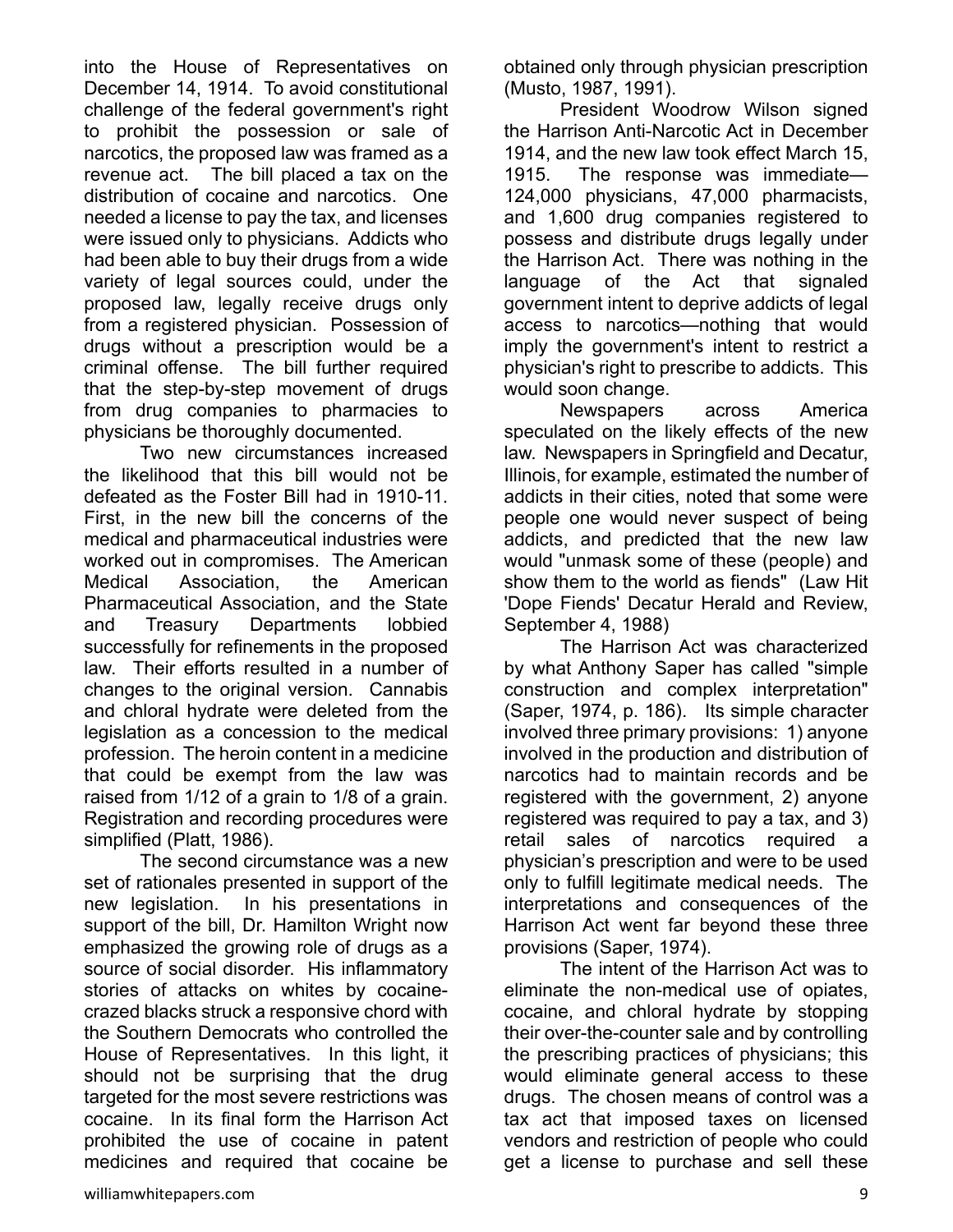drugs. Why was an anti-drug measure put in place as a piece of tax legislation? The answer is that Congress in 1914 was unsure of its constitutional authority to venture into this area. While its authority to regulate interstate drug traffic and control the transactions between physicians and their patients was in doubt, its ability to levy taxes was unquestionable (McNamara, 1973).

Few members of Congress voting to pass the Harrison Act could have envisioned its eventual impact. The criminalization of drug addiction in the United States came not as a result of social consensus or of the legislative intent embodied in the Act—but by administrative decree. Many critics of 20thcentury narcotic control policies actually think the Harrison Act, as written, was a reasonable control strategy. The criminalization of those already addicted was not the goal of the Harrison Act. This twist unfolded according to interpretations and actions taken by the Department of Treasury, the federal agency responsible for enforcing the Act (Kramer, 1972).

Arnold Jaffe's treatise on narcotic reforms during the Progressive era, perhaps more than any study, underscores the fact that the bureaucratic institution responsible for enforcement of the Harrison Act often pursued independent courses of action quite different from the policies and intent of the legislature (Jaffe, 1976). The key actors in this stage of our story include those responsible for the enforcement of the Harrison Act: Colonel Levi Nutt, the head of the Narcotics Division of the newly created National Prohibition Administration of the Internal Revenue Bureau, and his staff of 170 agents.

Through a series of administrative regulations formally issued by the Department of Treasury and backed up by a number of Supreme Court Decisions, physicians were prohibited from maintaining addicts on their usual dose of narcotics. For the first time in American history, a person addicted to narcotics had no legal way to gain access to narcotics. By administrative decree, America's hidden addicts had been transformed from sympathetic victims and patients to criminals.

We have seen how a wide variety of forces led to the call for a stronger, more centralized (federal) control strategy to manage psychoactive drug use in America. We have seen that the Harrison Act did not outlaw cocaine and narcotics, but instead named physicians as the cultural gatekeepers responsible for deciding who would receive these drugs and the conditions under which the drugs would be legally provided. There was nothing in the language of the Harrison Act that even touched on addicts and addiction, nothing that implied administrative control over physicians' medical practice or choice of patients. And nothing in the Act even hinted that narcotics and cocaine—as well as the condition of addiction—was about to be criminalized. In other words, what started out on paper as a medicalization of the management of opiates and other drugs was transformed into a policy of criminalization. How did America move from the language of the Harrison Act to interpretations of this law that would virtually turn addict-patients—and many of their physicians—into criminals?

In later studies of that time, the Treasury Department officials who set forth these regulations have often been accused of pursuing this policy as a way of increasing their own institutional power and expanding their operations. Although there is some indication that drug enforcement authorities may have benefitted in these ways in later periods, there is little evidence that this was happening in the years 1915-1921—the period in which the United States rapidly moved toward a policy of criminalizing its addicted citizens.

Key leaders in the Department of Treasury policy makers shifted the intent of the Harrison Act from one of control to one of criminalization based on two errors: 1) a misreading of American public sentiments about psychoactive drugs, and 2) a fundamental misunderstanding of the nature of addiction. Administrative interpretations of the Harrison Act were based on the following assumptions:

1. The wave of early 20th-century antialcohol, anti-tobacco, and other anti-drug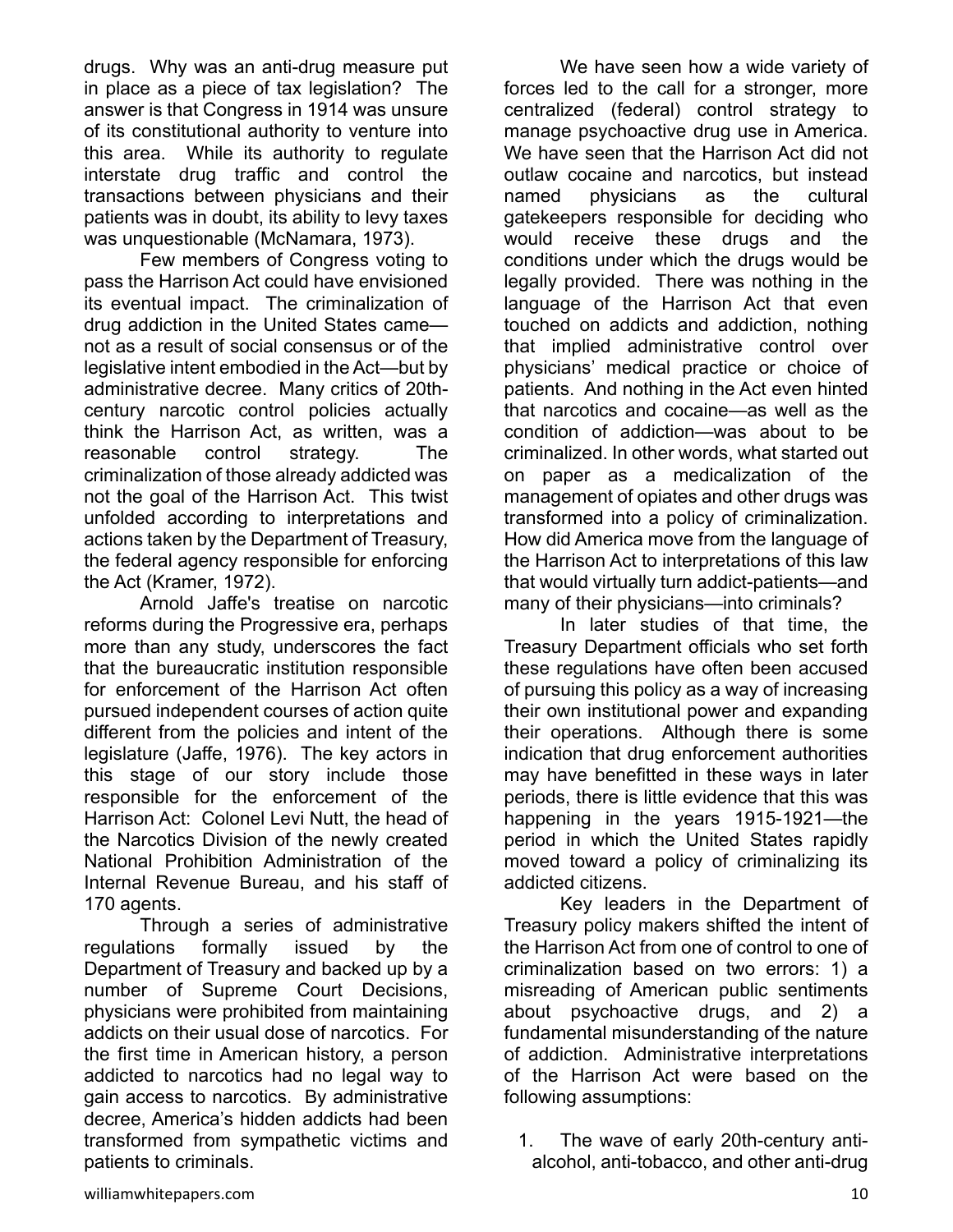movements is a clear expression of the American desire to rid the country of psychoactive drug use. This assumption was simply wrong. Federal officials mistook America's concern about drugrelated problems (e.g., the saloon or the opium den) for a desire to banish alcohol, tobacco, and other drug use. This assumption failed to foresee the collapse of the turn-of-the-century anti-tobacco movement, the reversal of support for alcohol prohibition, the subsequent "celebration" of alcohol and tobacco (its central role in the country's domestic and economic life), and the lasting attraction of many Americans to other drugs. The Treasury Department saw widespread psychoactive drug use as a passing fad that could be taken care of by administrative resolution instead of what it has proved to be: a difficult and deeply rooted problem that rises and falls in intensity but—above all—continues to exist.

- 2. Narcotic use is a voluntary vice sustained by weakness of personal character and high drug availability. Later history reveals that, for a large number of Americans, narcotic use was not a voluntary act that could be eliminated easily through social disapproval. Instead, it was something that became almost a biological necessity. This belated popular discovery of what it means (biologically and psychologically) to be addicted to narcotics is one that still competes with the centuries-old belief that addiction is a problem of lack of character and moral fiber.
- 3. It will be possible to suppress drug supply by controlling the importation of narcotics and monitoring their distribution by physicians and druggists. The belief that—in a free and capitalist society drug suppression would not give birth to an illegal drug distribution system proved to be a grave error. This error took the management of drug addicts in America out of the hands of medical and public health authorities and turned it over to emerging multi-billion-dollar criminal

empires that sought to expand its markets.

- 4. As the supply of drugs dries up, users will shed their habit voluntarily or respond to social pressure to "take the cure." Being cured is only a question of withdrawing from the drug and restoring one's physical and moral strength. In an era in which addiction treatment programs boasted 95% cure rates—and in which there was little formal understanding of the phenomenon of narcotic relapse—people opposed drug maintenance strategies based on the simplistic notion that sufficient pressure could force addicts into a permanent abstinence. If anything can be learned from the years that followed drug criminalization, it is that narcotic detoxification does not constitute a cure.
- 5. Physicians who prescribe more than a few grains of narcotics, or prescribe narcotics on a continuing basis, are scavengers who cater to the depraved appetites of addicts for purposes of financial profit. Between 1918 and 1938, this assumption led to criminal charges against some 20,000 doctors, most of whom were merely doing what they had been trained to do—relieve the suffering of their patients (Willaims, 1938, p. xix). This assumption placed a moral and criminal value on the dosage a physician wrote on a prescription pad. completely disregarded the phenomenon of tissue tolerance. Patients with extreme, stubborn pain needed exceptionally high dosages of narcotics. Not only did these dosages fail to produce pleasure, but they barely contained the physical agony and despair produced by the patients' medical conditions. The suggestion that doctors are morally bound to treat patients with extreme acute or chronic pain with the same brief, low doses that would work well in those whose pain is brief and responsive stands as one of the most destructive and inexcusable government invasions ever made into the practice of medicine. Administrative interpretations of the Harrison Act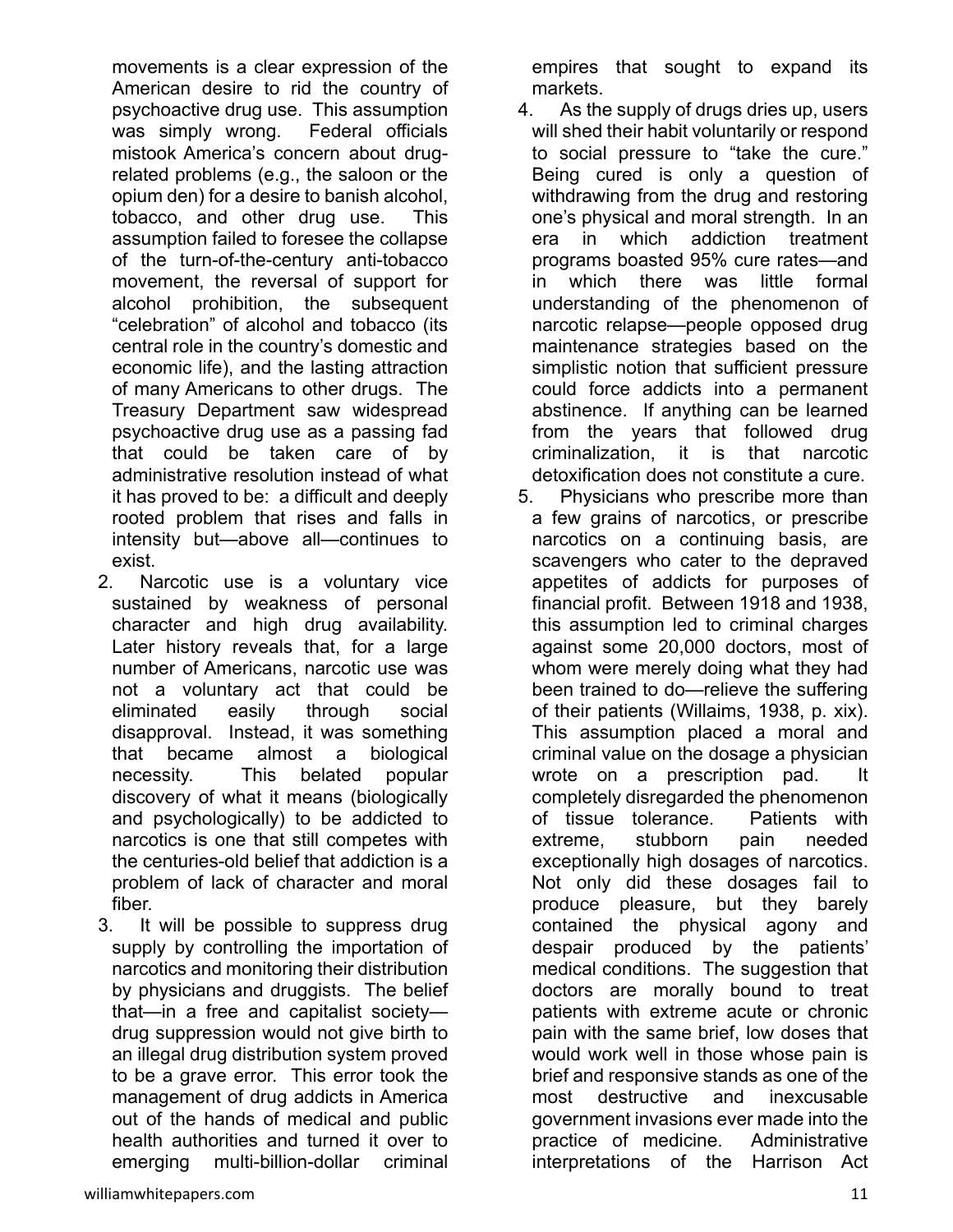removed the judgment of "good-faith medical practice" from the medical community, turning the evaluation of medical practices over to an adversarial legal system and a jury of citizens who knew little about medicine and even less about addiction.

6. By stigmatizing drug use, drying up drug supplies, and forcing users to shed their habit, we can virtually eliminate the narcotic drug problem in the United States. Once committed to this grandiose proposition, government officials have continued for nearly a century to suggest that the problem of narcotic addiction would be eliminated if only they could be given enough financial and legal resources. At no time has anyone operating on this assumption admitted that this goal is an impossible one—or that the human rights violations that would be necessary even to come close to this goal would fundamentally alter the character of American society.

The assumptions examined above led to continued federal involvement in the problem of drug use. In 1922, Congress passed legislation that tightened controls on narcotic imports and exports and increased the maximum penalty for violation of the Harrison Act from five years to ten years in prison. This began a cycle of everintensifying criminalization of addiction, a cycle that later led to 20-to 40-year sentences, then to 99-year sentences, and eventually to life imprisonment and the death penalty. Actions based on these assumptions continued in the decades following the 1920s, and continue today in new forms.

The interpretation and implementation of the Harrison Act did have its early critics. In their classic 1928 work, The Opium Problem, Dr. Charles Terry and Mildred Pellens pushed for a more medical approach to narcotic addiction. Dr. Henry Smith William's 1938 book, Drug Addicts Are Human Beings, provided a blistering account of the ways in which federal policies had turned patients and their doctors into criminals and spawned illicit drug markets

across the country. These early criticisms were followed by Dr. Alfred Lindesmith, who emerged as the most vocal mid-twentieth century critic of American Narcotic Control policies.

Between 1909 and 1924, while federal action sought to control problems related to opiates, cocaine, and chloral hydrate, efforts were also underway that thrust America into one of the most fascinating decades of American history. As the effects of the Harrison Tax Act unfolded, America also entered the "Noble Experiment" of alcohol prohibition.

# **References**

Baumohl, J. (1992). The "dope fiend's paradise" revisited: Notes on research in progress on drug law enforcement in San Francisco, 1875-1915. *The Surveyor,* 24, 3- 16.

Blanchard, R. (1913). Heroin and soldiers. *Military Surgeon*, 33, 140143.

Bonnie, R. & Whitebread, C. (1970). The forbidden fruit and the tree of knowledge: An inquiry into the legal history of American marijuana prohibition, *Virginia Law Review*, 56, October, 971-1203.

Brown, L. (1915). Enforcement of the Tennessee anti-narcotics law, American Journal of Public Health, 5, 323-333; also reprinted in: O'Donnell, J. and Ball, J. Eds. *Narcotic addiction*, NY: Harper & Row, pp. 34-45.

Chase, J. (1912). The dope evil (New England Watch and Ward Society). In: Grob, G. Ed., (1981). *American perspectives on drug addiction*. NY: Arno Press.

Courtwright, D. (1982). *Dark paradise: Opiate addiction in America before 1940*. Cambridge, Massachusetts: Harvard University Press.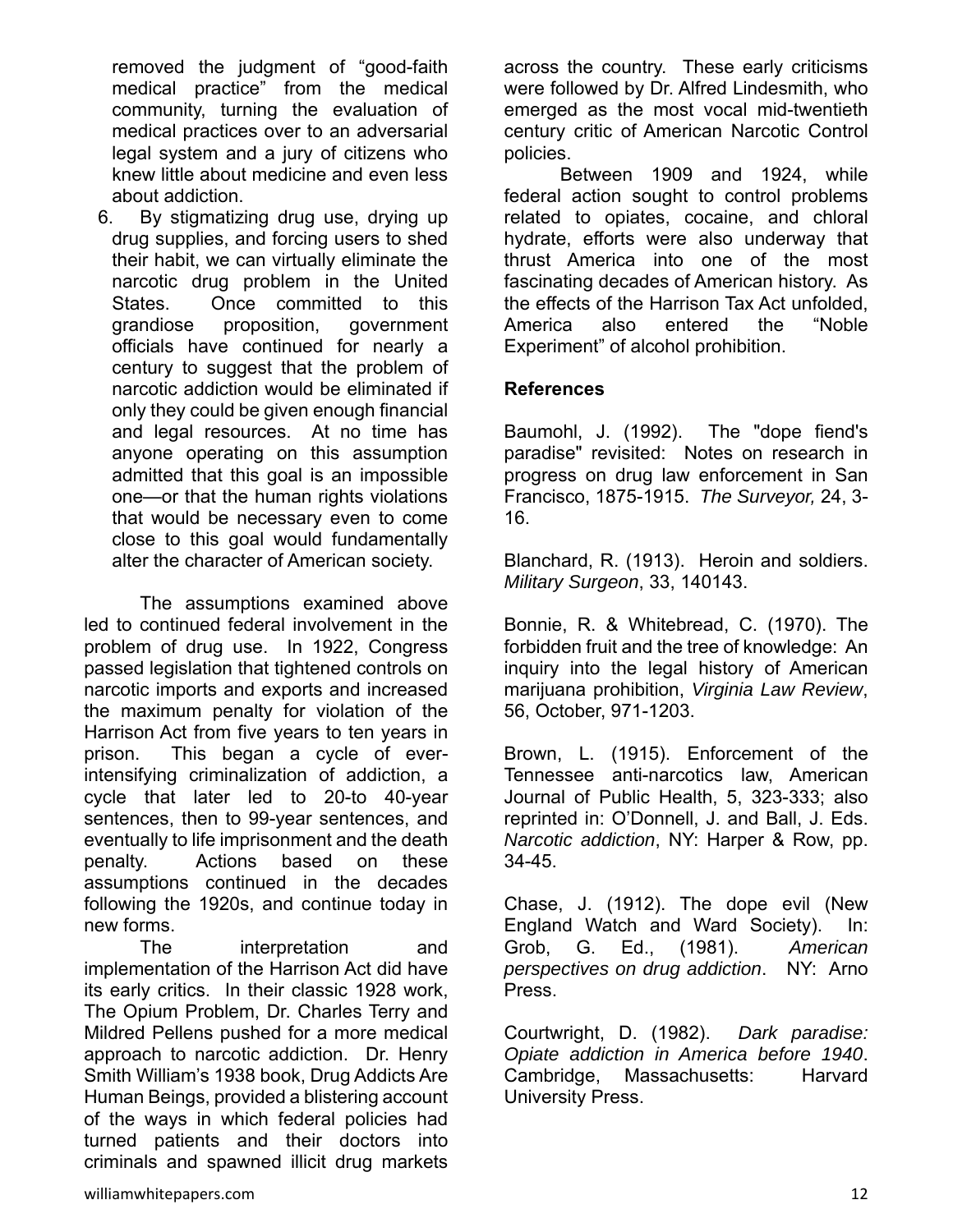Epstein, E. (1977). *Agency of fear: Opiates and political power in America*. NY: G.P. Putnam's Sons.

Griffin, D. (1977). Opium addiction in Chicago. *Chicago History*, 6, 107-16.

Hobson, R. (1928). The struggle of mankind against its deadliest foe. *Narcotic Education,* I, 51-54.

Hobson, R. (1933). *Drug addiction--A malignant racial cancer*.

Hobson, R. (1919). *Alcohol and the human race*. NY: H. Fleming Revell Publisher.

Jaffe, A. (1976). Addiction reform in the progressive age: Scientific and social responses to drug dependence in the United States, 1870-1930. Ph.D. Dissertation, University of Kentucky (NY: Arno Press, 1981).

Kandall, S. (1996). *Substance and shadow: Women and addiction in the United States*. Cambridge, MA: Harvard University Press.

King, R. (1953). The Narcotics Bureau and the Harrison Act: Jailing the healers and the sick. *Yale Law Review*, 62, (April), pp736-49.

King, R. (1972). *The drug hang-up: America's fifty year folly*. NY: W.W. Norton & Company.

Kolb, Lawrence (1962). Drug addiction: A medical problem Springfield, IL: Charles Thomas.

Kramer, J. (1972). A brief history of heroin addiction in America. in Smith, D and Gay, G. *It's so good, don't even use it once: Heroin in perspective*. Englewood Cliffs, New Jersey: Prentice-Hall, Inc.

Leighton, G. and Bargiel, C. (1975). A history of Illinois drug control laws from 1818 to 1975. *The John Marshall Journal of Practice and Procedure,* 9(1), 148-162.

Lindesmith, A. (1947). *Opiate addi*ction. Bloomington, In: Principia Press, Inc.

Lindesmith, A. (1973). *The addict and the law*. Bloomington, Indiana: Indiana University Press.

Lindesmith, A. (1968). *Addiction and opiates*. Chicago: Aldine Publishing Company.

Lindesmith, A. (1975). The need to dismantle the federal narcotic bureaucracy *The John Marshall Journal of Practice and Procedure*, 9(1), 115-133.

McNamara, J. (1973). The history of United States' anti-opium policy. *Federal Probation*, 37(2), 15-21.

McWilliams, J. (1991). Through the past darkly: The politics and policies of America's drug wars. *Journal of Policy History*, 3, 356- 92.

Morgan, H. (1974). *Yesterday's addicts: American society and drug abuse, 1865- 1920*. Norman, Oklahoma: University of Oklahoma Press.

Musto, D. (1973). *The American disease: Origins of narcotic cont*rols, New Haven: Yale University Press.

Musto, D. (1987)The history of legislative control over opium, cocaine, and their derivatives. In: Homowy, Ed. *Dealing with drugs: Consequences of government control*. San Francisco: Pacific Research Institute for Public Policy.

Musto, D. (1981b). Review of narcotic control efforts in the United States. In: Lowinson, J. and Ruiz, P. *Substance abuse: Clinical problems and perspectives*. Williams and Wilkins.

Musto, D. (1974). Early history of heroin addiction in the United States in Bourne, P. (Ed.) *Addiction*. NY: Academic Press.

Musto, D. (1991). Opium, cocaine and marijuana in American history. *Scientific American*, July, pp. 40-47.